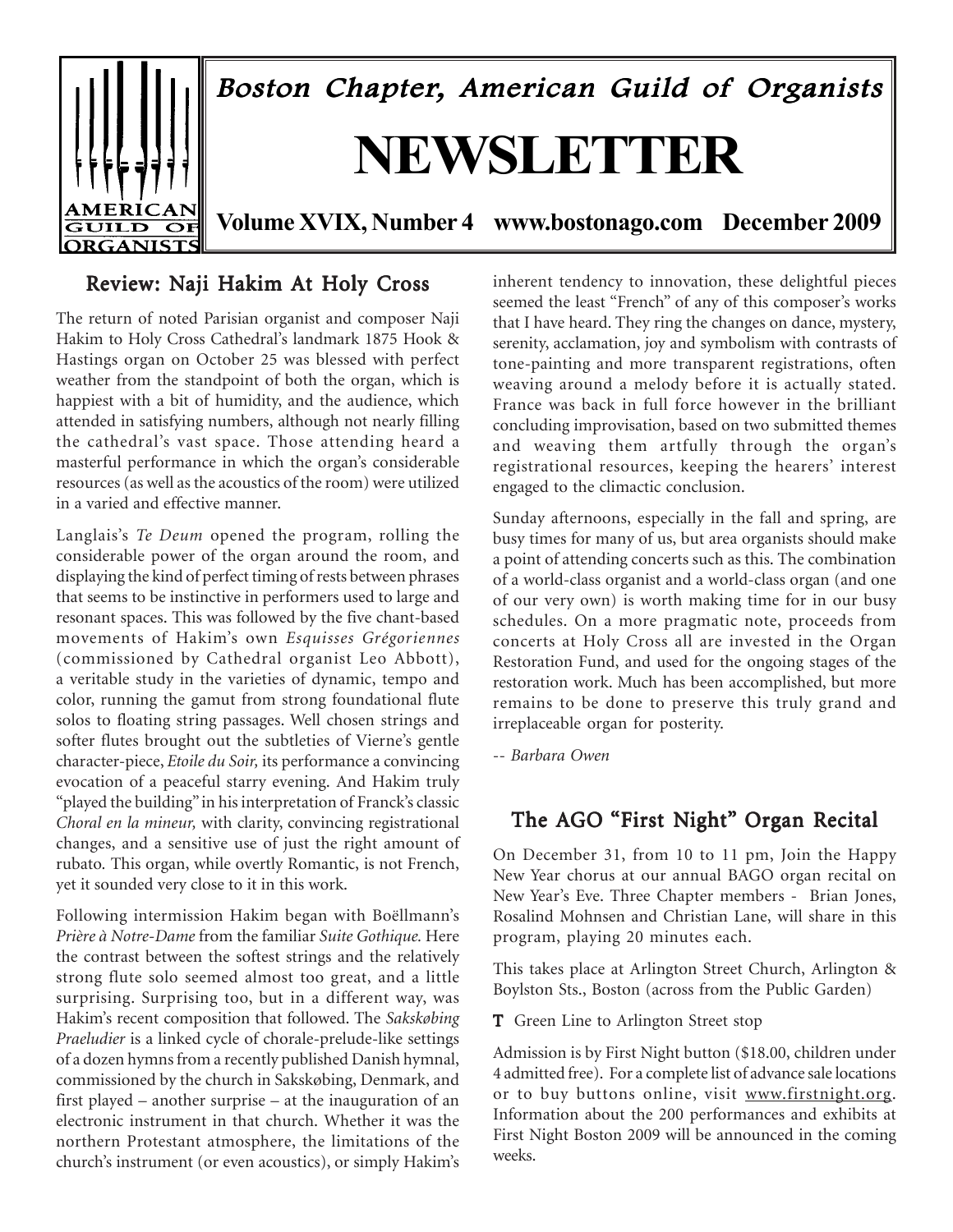# Dean's Message: Tis the Season...

Here we are in Advent and heading into Christmas, what should be the most optimistic liturgical seasons of the year. Advent should be a time of joyous contemplation and anticipation of that miraculous birth which is the promise of a universal healing and peace and love for the whole world. Yet I find myself terribly pessimistic about what is happening today in Christendom, much less the rest of the world. Especially when I think of the hope of Jesus's birth, and when I think of his commandment to "love one another".

When I hear supposedly Christian leaders preaching hatred and even violence or death to people because of their sexual orientation or because of whom they love and want to marry, I am pessimistic. When I hear supposedly Christian leaders railing against providing health care for all; or supposedly Christian leaders holding up wealth and "having it all" as a high value; or supposedly Christian leaders not valuing the earth that is our home, I am pessimistic.

When I see parishes breaking away from their denominations with a smugness and arrogance that is anything but loving, I am pessimistic that division is our future. When I hear religious leaders deny human intelligence and learning and the fact that God's creation is so miraculous that it has taken billions of years to come its present state, I am pessimistic that we are headed into another truly dark age. So I await the immersion in this season's music of hope with a certain anxiety that it will have lost its meaning, and that what we are doing to help our parishioners and congregants maintain that hope may be all for nought.

And yet, some music can still calm my mind, if not set it on the path of optimism. The November 6th concert of the Cantata Singers gave me that much-needed music, in the form of Heinrich Schütz's *Musikalische Exequien*, Bach's cantata *Liebster Gott, wenn werd ich sterben?,* BWV 8, and Arnold Schoenberg's *Friede auf Erden*. If you don't know this music, you should.

The Schütz is funeral music, setting biblical texts to music which consoles, complains, hopes, rejoices, prays, and dances. The Bach is, unquestionably, the most serene, sublime, and even joyous meditations upon one's own death that you will ever find, and it always causes me to smile. The Schoenberg is a Christmas piece — really! — with its refrain of "Peace, peace on earth!". Maybe it will be this difficult music (for it is) that gets me through Advent, and finally to "Silent night, holy night, Son of God, love's pure light".

May peace and love and music be with all of you in this season and throughout the coming year! *-- Lee Ridgway, Dean*

# **Executive Committee Meetings**

7-9 pm, Church of the Advent, 30 Brimmer St, Boston. Charles MBTA

Mon Jan 11 Tues Mar 9 Mon June 6

Executive committee meetings are open to all Chapter members.

Newsletter of the Boston Chapter, American Guild of Organists Published 10 times a year, September-June.

Mailed at standard mail rates from Boston MA. Boston Chapter/AGO c/o Timothy Hughes, Membership Secretary 247 Washington St #24, Winchester MA 01890. Copyright © 2009, Boston Chapter, American Guild of Organists

## *Boston Chapter, AGO Officers 2009-2010*

| Dean                                                         | Lee Ridgway                            |
|--------------------------------------------------------------|----------------------------------------|
| <u>ridgway@mit.edu</u>                                       | 617-436-1193                           |
| SubDean pro tem<br>laurence.carson2@yerizon.net 617-451-0822 | Laurence Carson                        |
| Treasurer                                                    | Kirk Hartung                           |
| kbhartung@aol.com                                            | 508-820-3440                           |
| Assistant Treasurer                                          | Charlene Higbe                         |
| $c$ thigbe@aol.com                                           | 617-497-0610                           |
| <b>Broadcasts</b>                                            | Martin Steinmetz                       |
| emsteinmetz@verizon.net                                      | 781-235-9472                           |
| Chaplain                                                     | The Rev. David Hefling<br>617-472-0737 |
| Competitions                                                 | David Baker                            |
| dgb137@mac.com                                               | 617-367-4260                           |
| Examinations                                                 | Glenn Goda                             |
| glenngoda1545@aol.com                                        | 617-442-7079                           |
| Library                                                      | Joseph Dyer                            |
| joseph.dyer@umb.edu                                          | $617 - 527 - 6403$                     |
| Membership Secretary                                         | Timothy Hughes                         |
| thughes $56@$ comcast.net                                    | 781-369-1905                           |
| Membership Committee                                         | Judy Green<br>617-482-3044             |
| $ilgreen(\partial)$ green-associates.com<br>Newsletter       | Jim Swist                              |
| swist@comcast.net                                            | 781-643-9733                           |
| Organ Advisory                                               | Richard Hill                           |
| smhill42ne@earthlink.net                                     | 508-238-6081                           |
| Placement                                                    | Janet Hunt                             |
| janet.hunt@sjs.edu                                           | 617-746-5433                           |
| Professional Development                                     | TBA                                    |
| Recording Secretary                                          | Kirsten Johnson                        |
| ikmniohn@aol.com                                             | 978-443-3472                           |
| Registrar                                                    | Dan McKinley                           |
| dan.mckinley@christchurchhw.org                              | 978-412-8174                           |
| <i>SPAC</i>                                                  | Martin Steinmetz                       |
| emsteinmetz@verizon.net                                      | 781-235-9472                           |
| <b>Substitutes</b>                                           | Joshua T. Lawton                       |
| itlawton@mac.com                                             | 617-926-1042                           |
|                                                              |                                        |
| YOI                                                          | Mary Sue Willie                        |
| cymswillie@comcast.net                                       | Stephanie Budwey                       |
| sbudwey@hotmail.com                                          |                                        |
| Auditors                                                     | Martin Steinmetz                       |
| cmsteinmetz@verizon.net                                      | 781-235-9742                           |
| csmith@groton.org                                            | Craig Smith<br>$781 - 740 - 4541$      |
| Region I Councillor                                          | E. Lary Grossman                       |
| elg@bradygrossman.com                                        | 413-247-9426                           |
| District Convener                                            | Robert Browne                          |
| $rbrownel$ @capecod.net                                      | 508-432-7328                           |
| Webmaster                                                    | Mark Nelson                            |
| marknelson@cbfisk.com                                        | 978-283-1909                           |

#### *Executive Committee*

*Judy Green, Michael Smith, Mary Beekman, Mark Dwyer, Glenn Goda, Mark Nelson, Laura Jensen, Craig Benner Kathleen Adams, R. Harrison Kelton Christian Lane, Nadia Stevens*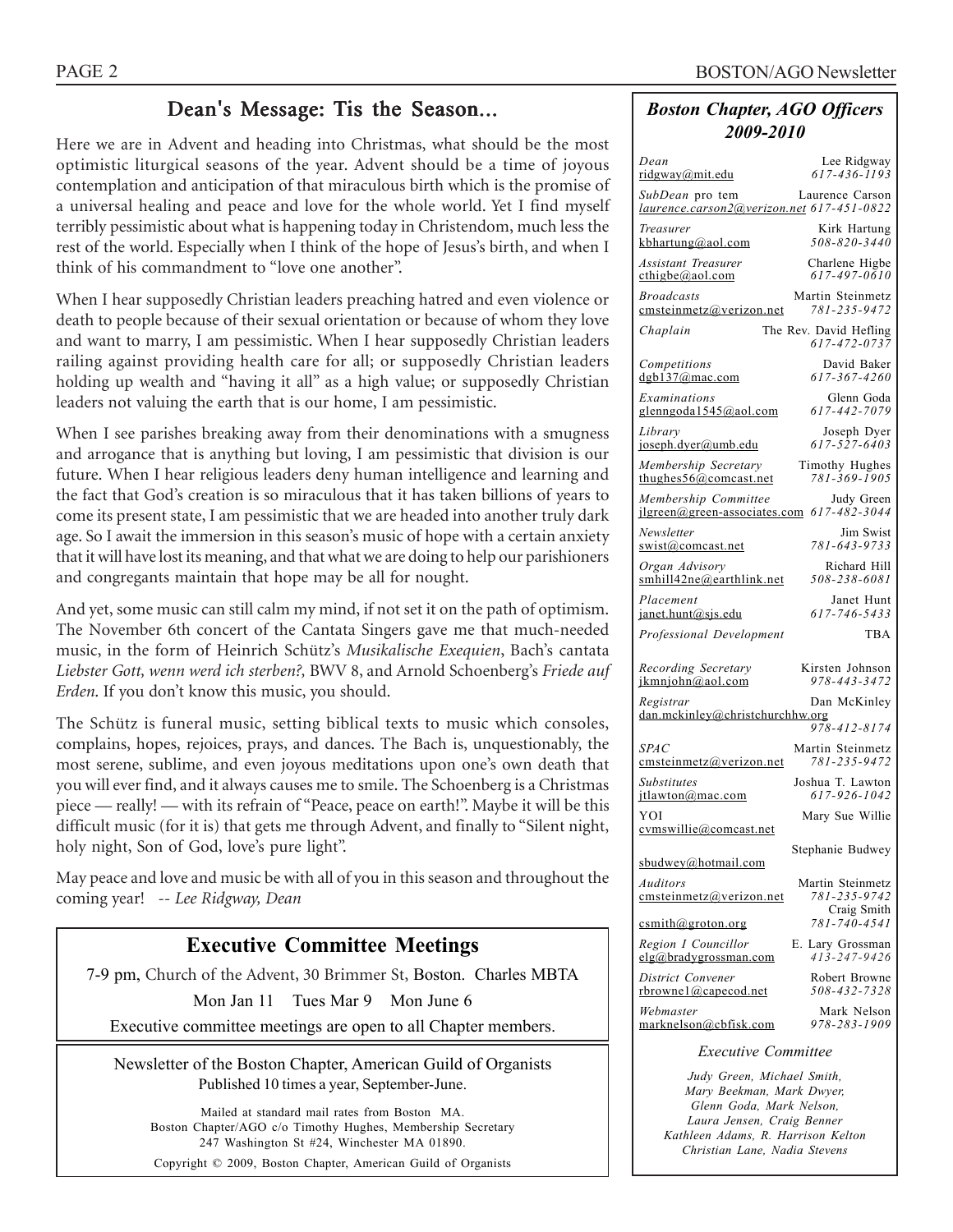# **Recent Publications**

The following publications by Chapter member Beverly Jerold Scheibert may be of interest to our readers:

"Glimpses of the American Organ and Its Use, 1820-1850," *The Tracker* 53/4 (Fall 2009): 14-22. Utilizing source material primarily from Boston and New York, this article shows the extent to which organ building developed over a thirtyyear period, includes registration instructions, and profiles the music in several prominent Boston churches.

"Maelzel's Role in Beethoven Symphonic Metronome Marks," *The Beethoven Journal* 24/1 (Summer 2009): 14-27. Beethoven's metronome marks for his symphonies have been the subject of discussion for more than a century, and recordings utilizing these marks have been made. How he obtained these tempos, some of which are extraordinarily rapid, is examined in this article, with surprising results. Also presented is background material that is useful also in much earlier music.

"A Solution for Simple (*secco*) Theater Recitative," *Journal of Singing* 65/4 (March/April 2009): 421-430. Choral directors will find that certain aspects of this article apply also to sacred recitative.

"The *Tromba* and *Corno* in Bach 's Time," *Ad Parnassum* 6 (October 2008): 7-39. Bach's extraordinarily difficult parts for the natural trumpet and horn have long puzzled musicians, for many of these are unplayable on the limited compass of these instruments. This article disproves the thesis that musicians of the time had a specially developed embouchure – quite the contrary, in fact. Rather, *Tromba* and *Corno* were generic terms for any number of woodwind and brass instruments.

# Carlene Neihart Organ Competition

The next Carlene Neihart International Pipe Organ Competition will be held on April 10, 2010 in Kansas City, Missouri at the Second Presbyterian Church. The 1949 Moller Pipe Organ has been rebuilt and restored in 2009 and includes a new movable console. Contestants from various places in the United States and in other countries are expected to enter the competition. Quimby Pipe Organs, Inc, will underwrite the  $1<sup>st</sup>$  place award (\$2500) and the second place award (\$1500) is sponsored by Casavant Freres and Caroll Hanson. The third place award is \$1000. The Carlene Neihart Organ Competition Foundation was formed to organize, present the competition and fund the prize money to help sustain the future of the Pipe Organ. The web site organcompetitions.com has more information about the competition.

# Notice Informing Membership of Outcome of Case

The AGO has determined, upon investigation, that the employer and the employee at Our Lady of Fatima Parish in Sudbury, MA both had arguments and positions of merit regarding the termination of the employee. Therefore, the case has been closed, and Guild members may now accept employment at this institution.

# What's the Plan?

Perhaps you are pleased that your seasonal music planning is complete. Or maybe you've scheduled some time off after a busy schedule of rehearsals and services. Good for you!

As the commercials say, "But wait; there's more!" The tax year is coming to a close, and it's a good time to think of financial plans as well as musical ones.

Have you scheduled an annual review and planning session in your workplace? In the current economic climate, do you have budget information that will help you plan not only your program but also potential changes in your salary?

Many musicians depend on more than one source of income, often combining different terms of employment. Benefits available through employers may change from year to year, and you should plan to see what possible options are open to you and which might be most valuable to you.

Have you been a substitute on an occasional or regular basis? Played for funerals, weddings, other special services or events? When you agree to a "gig," if you have any question at all about how (and what) you will be paid, plan to contact the person initiating the payment to be sure the terms are clear and payment is prompt and direct.

Remember that planning is part of your life as a professional musician and that the AGO exists for the education and support of its members. If you have questions or concerns about your particular planning situation, your BAGO colleagues will work with you to be proactive in seeking information or finding a resolution.

Don't guess or pretend – plan!

*-- Charlene Higbe, Chair Professional Development Committee*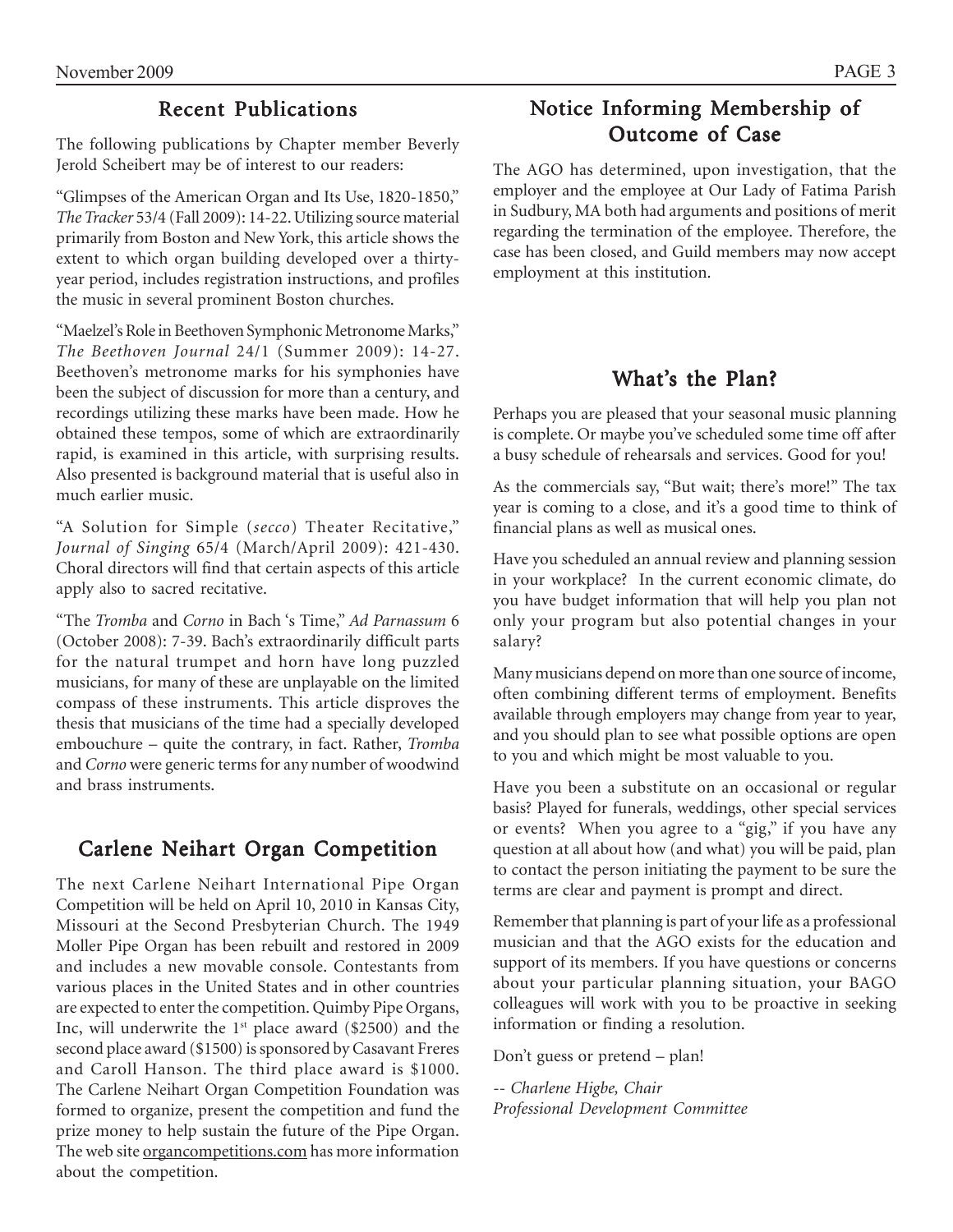# Sunday Morning Visits To Other Churches

This fall I have been a semi-employed organist, and I decided to use my free time as an opportunity to attend services in some major Boston churches — of which there are many to choose from. I have attended recitals and concerts in many of these churches but have never been to their Sunday morning services.

My first visit was to Old South UCC in Copley Square. I knew that this congregation has experienced revitalization in recent years, and I thought it would be a good place to begin my visits. I could not have been more pleasantly rewarded. In the entrance foyer, I saw a buzz of people greeting friends and several people welcomed me. There was a definite positive atmosphere here. I had not yet met Harry Huff, their music director, but I knew he brought much talent and creativity to that position. I enjoyed all the music: choir, hymns, organ (yes, it was playable again after recent building damage from MBTA construction) and an expert handbell choir. The sermon, on volunteering for service projects, was given by the Rev. Quinn Caldwell, associate minister, and I thought it was the most enthusiastically delivered sermon I ever have heard. I tried to figure out his speech style and thought it was influenced by rap. Content and delivery of this sermon were equally matched. The anthems and choice of hymns well matched the topic of Christian community and world service. After the postlude I met Harry, thanked him and then went out on the portico to enjoy ice cream with the congregation. I left in high spirits and felt that everyone else did too.

A few Sundays later I attended The First Lutheran Church of Boston, on Berkeley St. I have heard and played the Baroque-style Richards & Fowkes organ there many times, and I wanted to hear the organ and hymn singing at a service. It was Reformation Sunday and the excellent organist/music director Bálint Karosi played Lutheran chorale preludes, improvisations and hymns with great style. The service was a formal sung liturgy and Eucharist, using the fairly new hymnal/Book of Worship. The choir did not sing because they were presenting a Reformation Day concert in the afternoon. Many in the congregation were young adults, and they sang the many responses well. I received communion (somewhat questionable in a Missouri Synod congregation) and I watched other communicants to see how they customarily received. This church is one of Boston's gems. The organ plays a major role in leading worship and the Lutheran chorales and chorale repertoire are part of the essence of the church. Also, of the three churches I am writing about, First Lutheran has the best acoustics for singing.

On the Sunday before Veterans' Day, I worshipped at The Memorial Church of Harvard University. The service included the annual Commemoration of Benefactors and of The War Dead and the venerable, brilliant preacher, The Rev. Dr. Peter J. Gomes (often the preacher at AGO conventions) gave another sermon that left one almost breathless with so many important things to consider. An aside here is that for a number of years I have been drawn to attend the Good Friday noon-3 pm service at Mem Church, to hear Peter preach and sing his selection of hymns. The words "spirit" and "intellect" come to my mind in describing this Sunday service at Mem Church. Our spirits were fed by every aspect of this beautifully presented service and the oration awakened our intellect for Christian theology. Christian Lane was the accomplished organist and Edward Jones directed the extraordinary University Choir. Much time was devoted to music. The choir sang an Introit anthem, two extensive, contemporary anthems and a choral Amen. The Offertory music was clarinet accompanied by piano. I really appreciated that service time was given to choral anthems both at Mem Church and at Old South. For me there was a contradiction of having such a great choir sing from behind a massive rood screen. Some sound here is sacrificed for tradition. However, the entire service was a great experience of worship and I will be glad and blessed to attend again.

I hope you have found this message of interest and that it will encourage you to attend services in other churches when you have the opportunity.

--*Joyce Painter Rice*

## *Editor's Note:*

*This fine article reminded me of something I found on the Internet a couple of years ago, so I looked it up and it is still there - www.criticalchristian.com/reviews. The author visits churches of various denominations and attempts to "rank" the quality of their worship experience sort of like a restaurant review - he assigns 0 to 5 "Halos" based on his impressions. Yes it's slightly tongue-in-cheek what with the Halos and so forth, but this gentleman makes many valid points, particularly about the music he hears. If for no other reason, it makes very amusing reading.*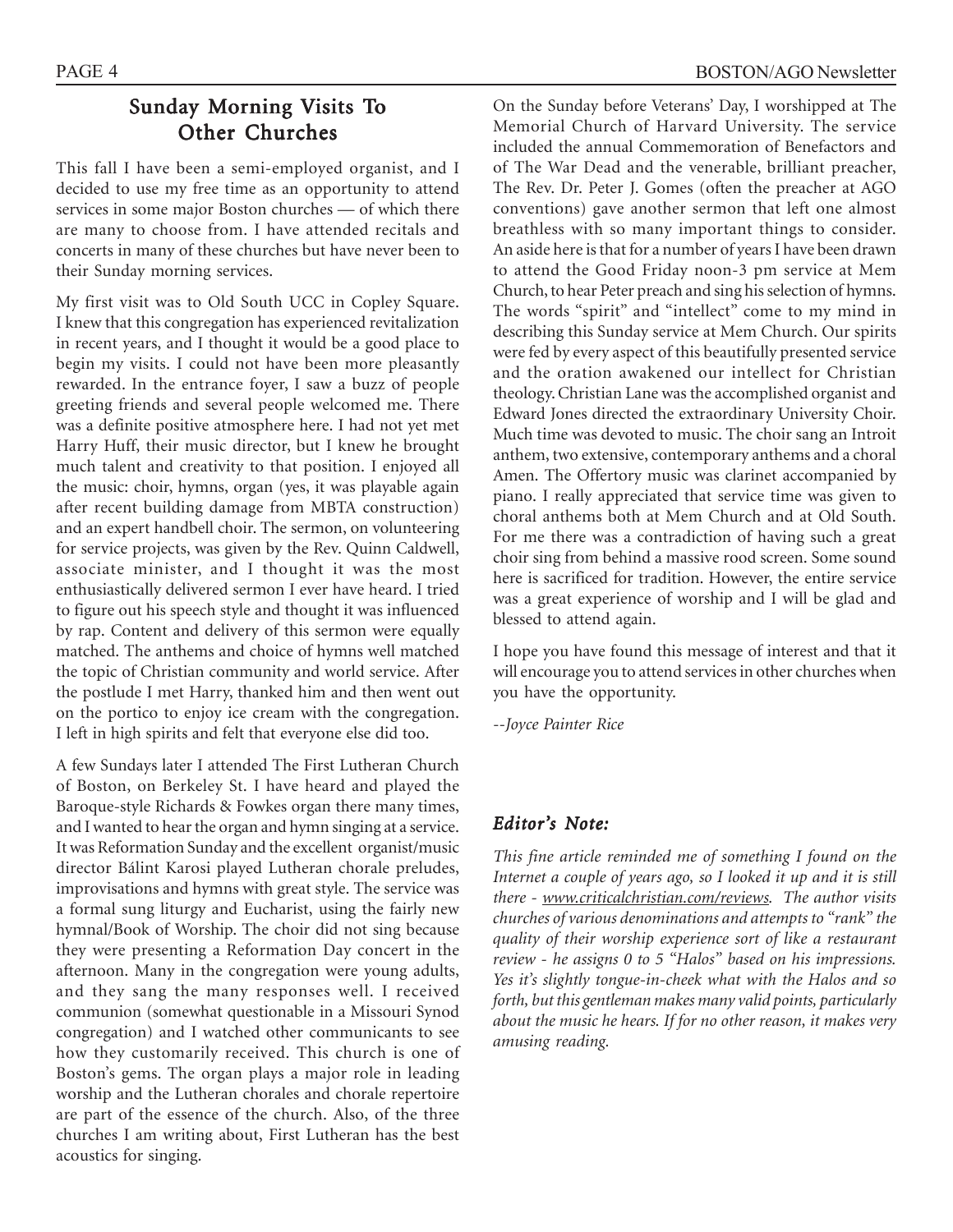# **BOSTON/AGO CONCERT CALENDAR**

## Tuesday, December 1 12:15 pm

A-No-Ne Trio (Honshuku, *dir*): Jazzy Christmas Carols. King's Chapel, 58 Tremont St, Boston. 617-227-2155 Donation \$3 因

## Wednesday, December 2

#### 12:00 noon

Yukiko Sekino, piano. St Paul Cathedral, 138 Tremont St, Boston. 978-578-1906 Donation \$5 | A

#### 8:00 pm

Andrus Madsen, organ & harpsichord: Advent keyboard works. First Lutheran Church of Boston, 299 Berkeley St, Boston. 617-536-8851 Donation

## Thursday, December 3 10:00 pm

Harvard University Choir (Jones, *dir*): Service of Compline. Appleton Chapel, Memorial Church, One Harvard Yard, Cambridge. 617-495-5508 Free

# Friday, December 4

## 12:15 pm

Fred Teardo, organ. Trinity Church, Copley Sq, Boston. 617-536-0944 Donation \$5 | A

## Saturday, December 5 7:00 pm

Richard Hill, organ; Choirs & Instrumentalists of Unity Church: Annual Holiday Concert. Unity Church, 13 Main St, North Easton MA. 508-238-6081 Free 因

## Sunday, December 6 2:00 pm

Handbell Choir of Unity Church: Borderland State Park Handbell Concert Benefit. Unity Church, 13 Main St, North Easton MA. 508-238-6081 Donation \$6 | A

#### 2:00 pm

Vox Lucens (Lane, *dir*): Motets by Guerrero, Palestrina, Victoria, Lassus, others. St Elizabeth of Hungary Parish, 89 Arlington St, Acton MA. 978-897-5372 Donation  $\Box$ 

#### 3:00 pm

Lessons & Carols. St John's Seminary, Brighton. 617-254-2610 Free **A** 

#### 3:00 pm

Exsultemus; FLC Choir: Weihnachten German Worship Service: Briegel, Graupner. First Lutheran Church of Boston, 299 Berkeley St, Boston. 617-536-8851 Donation

#### 3:30 pm

D'Anna Fortunato, mezzo-soprano; David Owens, piano; Peter H Bloom, flute. Owens *Raking the Snow*, others. Meetinghouse of the First Universalist Society of Franklin, 262 Chestnut St, Franklin MA. 508-520-9238 \$15/10 srs, youth (13-19)/\$5 music sts, <12 Free Subscription -25%

#### 4:00 pm

Christ Church Evensong Choir (Forster, *dir/org*): Choral Evensong: Statham, Weelkes, Webster, Blair, Byrd, Buxtehude. Christ Church, Zero Garden St, Cambridge. 617-876-0200 Donation **A** 

#### 4:00 pm

St Paul Choir & Orchestra (Cirella, *dir*); Soloists: A Festival of Lessons & Carols: Charpentier *Song of the Birth of Our Lord Jesus Christ;* Chilcott, Rutter, Finck, others; Carol Sing. St Paul Church,  $\Box$ 502 Washington St, Wellesley MA.

#### 5:00 pm

Procession of Advent Lessons & Carols. Preceded by Tea at 4:00 pm, \$5. All Saints Church, 10 Irving St, Worcester MA. 508-752-3766

#### 5:30 pm

Exsultemus: DARMSTADT: Briegel, Graupner. First Lutheran Church of Boston. 299 Berkeley St, Boston. 857-998-0219 \$15,25,35 -\$5 sts, srs

#### 7:00 pm

Boston Jazz Voices in Concert. Unity Church, 13 Main St, North Easton MA. 508-238-6081 Free **A** 

## Tuesday, December 8

#### 12:15 pm

Pioneer Singers of Lynnfield (Bloom, *dir*): "A Holiday Garland" King's Chapel, 58 Tremont St, Boston. 617-227-2155 Donation \$3 因

## Wednesday, December 9

### 12:00 noon

Chaerin Kim, harp. St Paul Cathedral, 138 Tremont St, Boston. 978-578-1906 Donation \$5 因

#### 8:00 pm

Joseph Ripka, organ: Advent music. First Lutheran Church of Boston, 299 Berkeley St, Boston. 617-536-8851 Donation

## Friday, December 11

## 12:15 pm

Richard Webster, organ. Trinity Church, Copley Sq, Boston. 617-536-0944 Donation \$5 **b** 

#### 8:15 pm

Concordia Consort (Beardslee, *dir*) & Ars et Amici:

"Noe! Noe! Annunciation to Epiphany": Anonymous, Victoria, Praetorius, Du Caurroy, Holborne, Gibbons, Cima, Guerrero, Hassler, others. Trinity Episcopal Church, 81 Elm St, Concord MA. 978-264-0584 \$15/10

## Saturday, December 12 9:30 am

Recorders/Early Music MetroWest: Playing Meeting with coaches: Winter Holiday Festival. Trinity Episcopal Church, 81 Elm St, Concord MA. 978-264-0584 \$10/REMM Free

## Sunday, December 13 2:00 pm

Vox Lucens (Lane, *dir*): *See Sunday, December 6 at 2:00 pm.* Church of Our Saviour, 21 Marathon St, Arlington MA. 978-897-5372 Donation

## 3:00 pm

Boston Boy Choir (Dunn, *dir;* Lester, *org*); Charlene Dalrymple, soprano; Mark Nemeskal, tenor; St Paul Men's Schola; BACS Handbell Choir &

Recorder Consort: Festival of Carols: Biery, Haas, Marier, Rutter, Tchaikovsky, Willcocks. St Paul Church, 29 Mt Auburn St, Cambridge. 617-868-8658 \$25, 20, 15

#### 4:00 pm

Choir of St Peter's Church (Shenton, *dir*); Period orchestra: Handel *Messiah.* St Peter's Episcopal Church, 320 Boston Post Road, Weston MA. 781-891-3200 Free 因

#### 5:00 pm

Christ Church combined choirs (Forster, *dir/org*): Festival of Nine Lessons & Carols: Balbastre, Daquin, Rutter, Fear, Poston, Handel, Andrew Carter, Roland Carter, Mendelssohn, Jackson, Daley, Vierne. Christ Church, Zero Garden St, Cambridge. 617-876-0200 Donation  $\Box$ 

#### 5:00 pm

Harvard University Choir (Jones, *dir*): 100th Annual Christmas Carol Service. Appleton Chapel, Memorial Church, One Harvard Yard, Cambridge. 617-495-5508 Free

#### 5:15 pm

Concordia Consort & Ars et Amici. *Seee Friday, December 11 at 8:15 pm.* Church of Our Saviour, 25 Monmouth St, Brookline MA.

## Monday, December 14 8:00 pm

Harvard University Choir (Jones, *dir*): 100th Annual Christmas Carol Service. *See Sunday, December 13 at 5:00 pm.* Church of Our Saviour, 25 Monmouth St, Brookline MA.

## Tuesday, December 15 12:15 pm

Concordia Consort (Beardslee, *dir*): "Noe! Noe! Annunciation to Epiphany" King's Chapel, 58 Tremont St, Boston. 617-227-2155 Donation \$3 因

## Wednesday, December 16 12:00 noon

Peter Stoltzfus Berton, organ; Choirs of All Saints, Worcester: Mechanics Hall, 321 Main St, Worcester. 508-752-5608 Free 因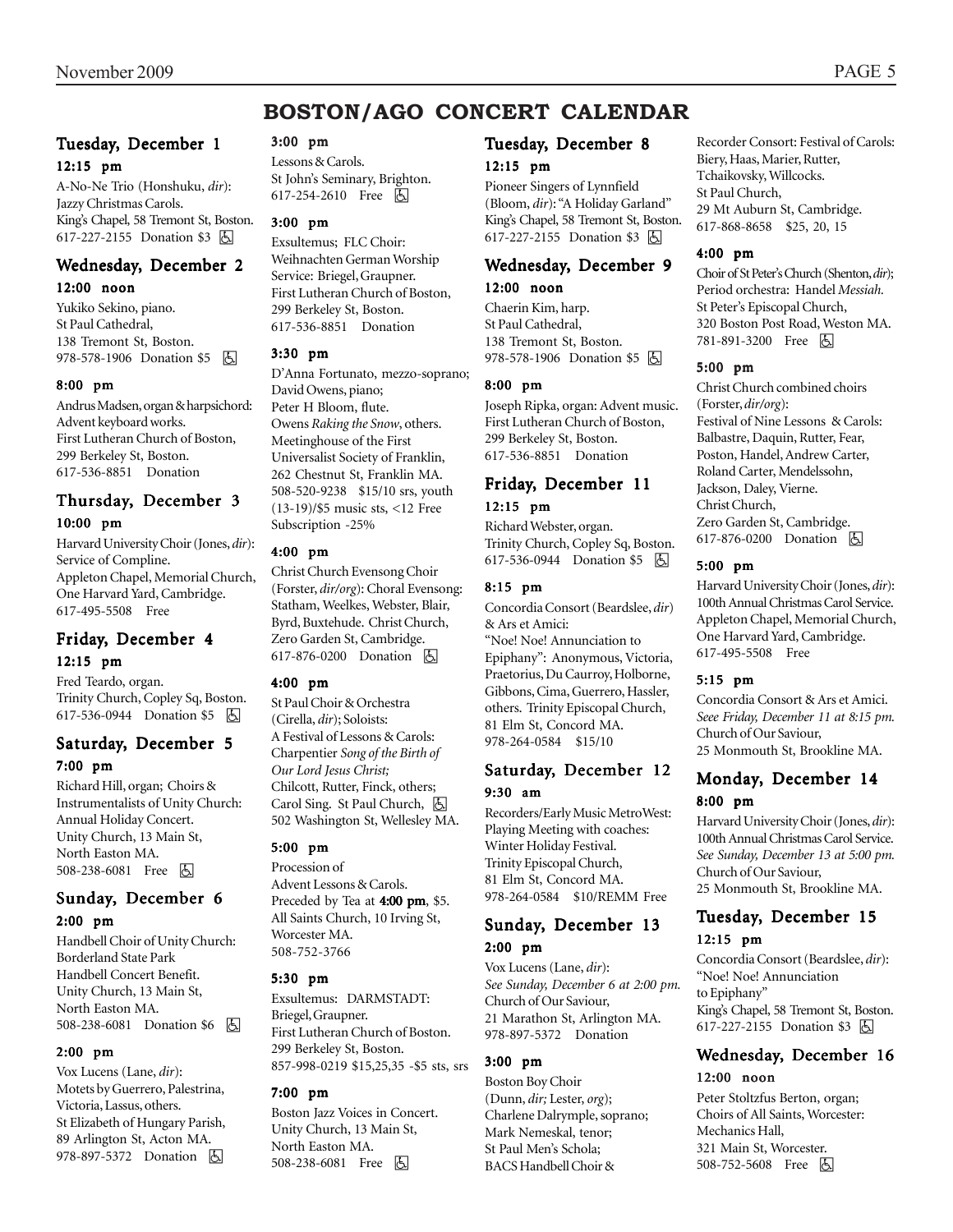#### 12:00 noon

MESSIAH (Liturgical Performance) St Paul Cathedral, 138 Tremont St, Boston. 978-578-1906 Donation \$5 | A

#### 7:00 pm

FLC Choir; Bálint Karosi, organ. Organ Vesper Service. First Lutheran Church of Boston, 299 Berkeley St, Boston. 617-536-8851 Donation

## Thursday, December 17 8:00 pm

Easton Chamber Orchestra Annual *Messiah* Sing. Immaculate Conception Church, 193 Main St, North Easton MA. 508-238-6081 Free 因

## Friday, December 18 12:15 pm

Clarence Chaisson, organ. Trinity Church, Copley Sq, Boston. 617-536-0944 Donation \$5 **b** 

#### 7:30 pm

Community *Messiah* Sing with orchestra: Part I & Hallelujah Chorus. Scores available. First Parish Congregational, 1 Church St, Wakefield MA. 781-245-1539 Donation **b** 

#### 8:00 pm

Masterworks Chorale *Messiah* Sing. Cary Hall, 1605 Mass Ave, Lexington MA. 781-235-6210 Donation \$10

## Saturday, December 19 3:00 pm

Musicians of the Old Post Road; Soloists: Mediterranean Christmas: Corrette French Noël settings, Valentini Christmas concerto, Antonia Bembo cantata, Francesco Mancini regional premiere of *Con pace si bella.* Old South Church, Boston. (人 781-466-6694 \$25/20, Kids Free

#### 6:30 pm

St Peter's Choir (Budwey, *org/dir*): Service of Lessons & Carols: Manz, Mendelssohn, Palestrina, Rachmaninoff, Stanford. St Peter's Episcopal Church, Mass Ave & Sellers St, Cambridge. 617-547-7788 Free 因

#### 7:00 pm

Choir of Men & Boys of All Saints, Dorchester (Backhaus, *dir/org)*: Lessons & Carols for Christmas. Reception follows. St John the Evangelist, 320 Winthrop St, Winthrop MA. 617-436-3520 Donation **b** 

#### 8:00 pm

Masterworks Chorale *Messiah* Sing. *See Friday, Dec 18 at 8:00 pm.*

# Sunday, December 20

3:00 pm

Boston Boy Choir. *See Sunday, December 13 at 3:00 pm.*

#### 3:30 pm

Assabet Valley Mastersingers (Eaton, *dir;* Halliday, *org*); Guest Soloists. *Messiah* Sing, Christmas portion. Scores available to share. First Congregational Church, 91 Church Rd, at Main St, Shrewsbury MA. 978-562-9838 Donation \$5 固

### 4:00 pm

Choir of Men & Boys (Backhaus, *dir/org)*: Lessons & Carols for Christmas. Parish of All Saints, 209 Ashmont St, Dorchester MA. 617-436-3520 Free 因

#### 4:00 pm

Musicians of the Old Post Road: Mediterranean Christmas. *See Saturday, Dec 19 at 3:00 pm.* First Unitarian Church, 90 Main St, Worcester.

#### 4:00 pm

Youth pro Musica (Barney, *dir*; Gobis, *accompanist*): Vivaldi *Gloria;* holiday music. First Unitarian Society in Newton, 1326 Washington St, West Newton MA. 617-666-6087 Don \$15/10

#### 7:30 pm

Immaculate Conception Parish Choir (Mohnsen, *dir*): Christmas Lessons & Carols: Sowerby, Martinson, Billings. Immaculate Conception Church, 600 Pleasant St, Malden MA. 781-324-4941 Donation **A** 

### Tuesday, December 22 12:15 pm

Jill Malin, soprano; Charlotte Malin, violin; Heinrich Christensen, organ: Traditional Carols & Seasonal Works by Bach, Scarlatti. King's Chapel, 58 Tremont St, Boston. 617-227-2155 Donation \$3 | A

#### 7:30 pm

Ray Cornils, organ; Parish Ringers handbell choir; Portland's Choral Arts Society Camerata (Russell, *dir*); Kotzschmar Festival Brass: A Kotzschmar Christmas. Merrill Auditorium at City Hall, 389 Congress St, Portland ME. 207-842-0800 \$14,18,26,28 因

## Wednesday, December 23 12:00 noon

Amie Chen, piano. St Paul Cathedral, 138 Tremont St, Boston. 978-578-1906 Donation \$5 因

#### 12:15 pm

Richard Hill, organ: "Welcoming Christmas": Bach, Mauro-Cottone, Ellsasser, Vaughan Williams, Chapman, Tchaikovsky. Unity Church, 13 Main St, North Easton MA. 508-238-6081 Free 因

## Thursday, December 24 10:30 pm

King's Chapel Choir (Christensen, *dir*): Lessons & Carols: Byrd, Mendelssohn, Rutter, Distler. King's Chapel, 58 Tremont St, Boston. 617-227-2155 因

## Tuesday, December 29 12:15 pm

Cristenel Cononcea, organ: Bach, Franck, Guilmant. King's Chapel, 58 Tremont St, Boston. 617-227-2155 Donation \$3 **A** 

## Thursday, December 31 5:00 pm

Choir of the Church of the Advent (Dwyer, *dir;* Wood, *org*): Christmas Lessons & Carols by candlelight: Poulenc, Warlock, Philips, Wishart, Davies, Maw, Howells, Bennett, Hassler, Carter, Willcocks. Church of the Advent,

30 Brimmer St, Boston. 617-523-2377 x41 Donation **b** 

#### 9:00 pm

Heinrich Christensen, organ: Bach. King's Chapel, 58 Tremont St, Boston. 617-227-2155 1st Night Button **b** 

#### 10:00 pm

Brian Jones, Rosalind Mohnsen, Christian Lane, organ: AGO "First Night" Organ Recital. Arlington St Church, Arlington & Boylston Sts, Boston. www.firstnight.org 1st Night Button | 6

## Sunday, January 3, 2010 5:00 pm

All Saints Choirs & Alumni: Festival of Nine Lessons & Carols. Reception following. All Saints Church, 10 Irving St, Worcester MA. 508-752-3766 Donation

## Wednesday, January 6 7:00 pm

Choir of Men & Boys (Gray, *dir/org*; MW Smith, *org*): Solemn Mass for the Feast of Epiphany: Darke, Mendelssohn, Papadakos. Parish of All Saints, 209 Ashmont St, Dorchester MA. 617-436-3520 Free 因

## Friday, January 8

12:15 pm

Ross Wood, organ. Trinity Church, Copley Sq, Boston. 617-536-0944 Donation \$5 | A

## Sunday, January 10

## 2:30 pm

Donnie Rankin, organ: Young Organist Concert. Knight Auditorium, Babson College, Wellesley MA. www.EMCATOS.com \$16/15, adv \$14, 10+ \$12, <16 Free w/adult

## Wednesday, January 13 5:30 pm

Bala Brass; Andrew Shenton, organ. St John's Church, Bowdoin St, Boston. 617-227-5242 Donation **A** 

## Friday, January 15 12:15 pm

Colin Lynch, organ. Trinity Church, Copley Sq, Boston. 617-536-0944 Donation \$5 h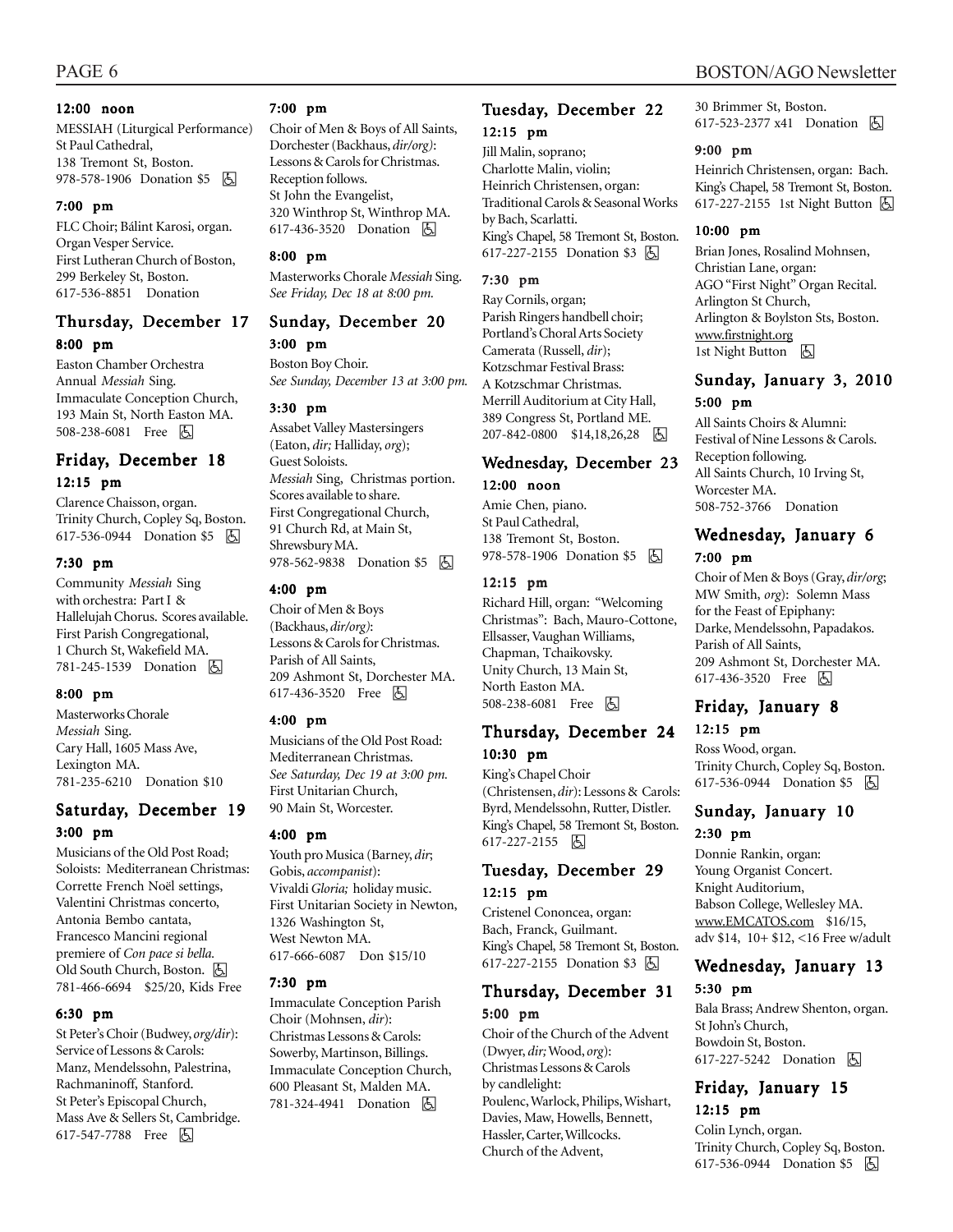### 8:00 pm

Exsultemus: Lamentations. Union Church, Waban MA. 857-998-0219

## Saturday, January 16 8:00 pm

El Dorado Ensemble: "The King of Denmark's Health": Jenkins, Lawes, Lanier, Purcell, Corbetta, others. Lindsay Chapel, First Church Congregational, Mason & Garden Sts, Cambridge. 617-776-0692 \$22/17

#### 8:00 pm

Exsultemus: Lamentations. University Lutheran Church, Cambridge. 857-998-0219

## Sunday, January 17 3:00 pm

El Dorado Ensemble: "The King of Denmark's Health": Jenkins, Lawes, Lanier, Purcell, Corbetta, others. Somerville Museum, Central St at Westwood Rd,

Somerville MA. 617-666-9810 \$17/12

## 3:00 pm

Exsultemus: Lamentations. First Luthern Church of Boston. 299 Berkeley St, Boston. 857-998-0219 \$15,25,35 -\$5 sts, srs

## Friday, January 22 12:15 pm

Wesley Hall, organ. Trinity Church, Copley Sq, Boston. 617-536-0944 Donation \$5 因

## Sunday, January 24 5:00 pm

King's Chapel Choir (Christensen, *dir*): A cappella Psalm settings by Schein, Gibbons, Distler, Poulenc, Gubanov, Woodman; World premiere by Christopher Hoh. King's Chapel, 58 Tremont St, Boston. 617-227-2155 Don. \$15/10 | A

## Friday, January 29 12:15 pm

Jacob Street, organ. Trinity Church, Copley Sq, Boston. 617-536-0944 Donation \$5 **b** 

## 8:00 pm

Makiko Hayashima, organ. Old West Church, 131 Cambridge St, Boston. www.oldwestorgansociety.org Don. \$20/\$15 OWOS/\$10 sr, st

### Saturday, January 30 7:00 pm

Peter Krasinski, organ, accompanying Buster Keaton's *The Cameraman* (1928) St John's Episcopal Church, 48 Middle St, Gloucester MA. 978-283-1708 因

### 8:00 pm

SARASA Chamber Ensemble: Vivaldi *The Four Seasons,* Bach *Harpsichord Concerto in E major,* Telemann *Concerto for Four Violins.* Friends Meeting House, 5 Longfellow Park, Cambridge. 617-492-4758 \$24/20/12  $<$  18 Free with adult  $\sqrt{2}$ 

## Sunday, January 31 5:00 pm

Choral Evensong. Preceded by Tea at 4:00 pm, \$5. All Saints Church, 10 Irving St, Worcester MA. 508-752-3766 Donation

## 7:00 pm

SARASA Chamber Ensemble. *See Saturday, January 2 at 8:00 pm.* First Parish, Parish Hall, 20 Lexington Rd, Concord MA.  $\boxed{6}$ 

# Yesterday Service Reopens in a New Location

Yesterday Service is now open for business in a new location in the Arts at the Armory building in Somerville, Massachusetts. Cellist Rob Bethel is the new proprietor and is working closely with Esther Breslau, the original founder of the company who first opened her doors in 1977. The new location is a mile east of Davis Square with ample free parking. In stock you will find music for piano, organ, harpsichord, voice, strings, winds, and brass; also scores, chamber music and choral music. The Yesterday Service staff take pride in providing expert service to the music community, fulfilling special orders in a timely manner, and in obtaining to find hard to find music. Some of the most interesting research projects over the years have been on the behalf of AGO members! Come for a visit and browse or place an order via, phone, fax, or e-mail. Store hours are 10 a.m. to 5:30 pm Monday through Saturday. Contact information is:

Yesterday Service Sheet Music Inc. Arts at the Armory Building 191 Highland Avenue Suite B7 Somerville, MA 02143

Phone 617-547-8263 Toll free 800-863-5150 Fax 617-284-6073 Esther Breslau 781-641-0951 robbethel@yesterdayservice.com yesterdy@speakeasy.org

*—Advertisement—*

# Happy Holidays

The editor and publisher of the Newsletter would like to wish all Chapter members a blessed and productive season of holiday music making. We'll see you next year!

*-- Jim and Barbara Swist*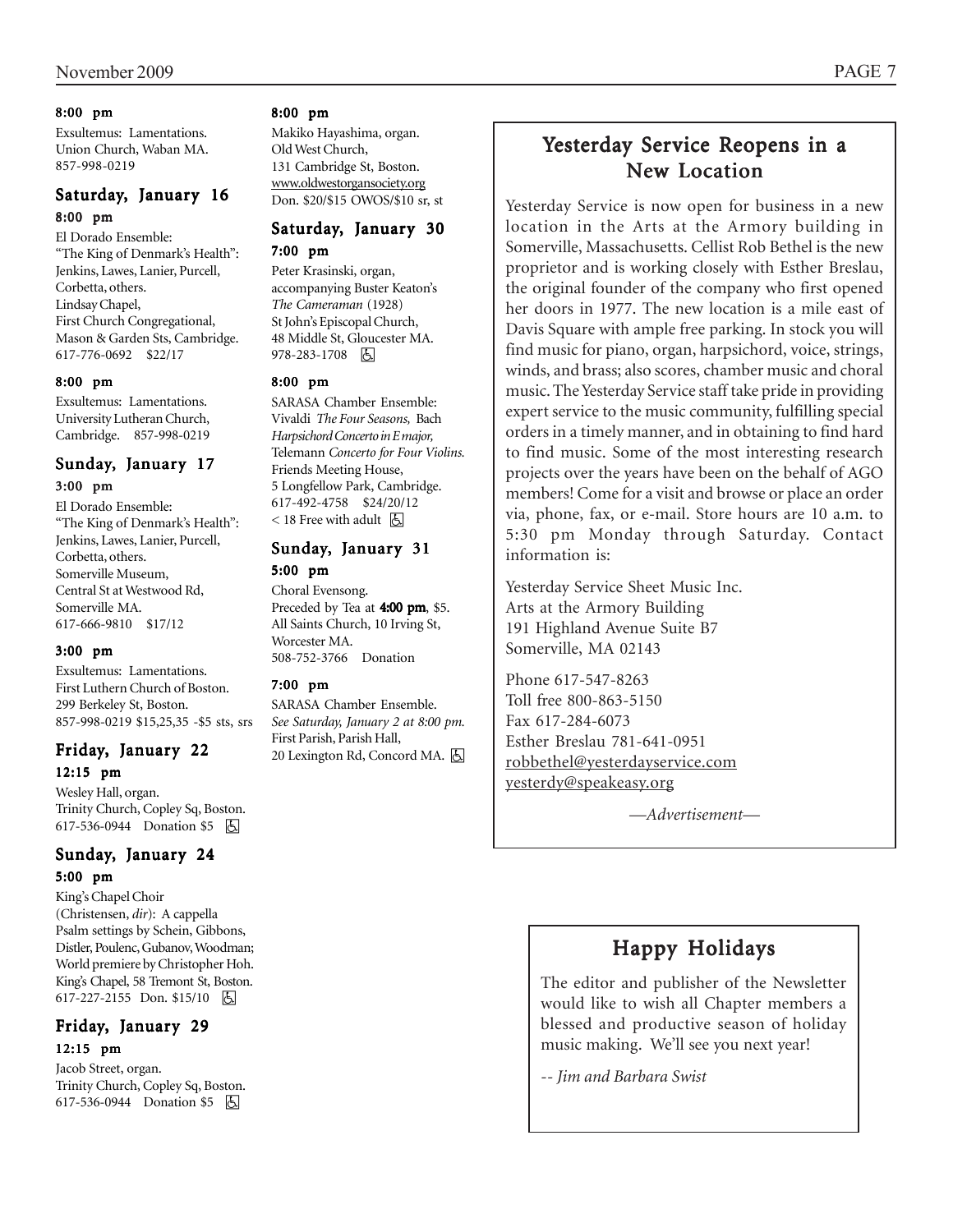# **AGO Boston Chapter Substitute List**<br>UPDATED November 2009

| Name                                        | Phone                                     | E-mail                                                | From/<br>Driving radius                   | Denoms.<br>Comfortable   | Available<br>Sundays? | Available<br>as Interim? |
|---------------------------------------------|-------------------------------------------|-------------------------------------------------------|-------------------------------------------|--------------------------|-----------------------|--------------------------|
|                                             |                                           |                                                       |                                           | with                     |                       |                          |
| ALCOMBRIGHT, Matthew                        | 413.652.1348                              | matt.alcombright@gmail.com                            | Boston $+30$ mi.                          | RC                       | P.M. only             | Yes                      |
| AUNER, Edith                                | (c) 617.909.3842                          | Edith.Auner@tufts.edu                                 | $Medford + 10 mi.$ preferred              | $E$ (open to             | Yes                   | No                       |
|                                             | $(h)$ 781.777.2376                        |                                                       |                                           | others)                  |                       |                          |
| <b>BACKHAUS</b> , Frederick<br>BAKER, David | 617.298.8681<br>617.367.4260              | fdbackhaus@yahoo.com<br>dgb137@mac.com                | Boston area<br>Boston + 30 mi.            | E, P<br><b>ALL</b>       | Yes<br>Yes            | Yes<br>Yes               |
| <b>BERMANI</b> . Eric                       | 508.876.9911                              | StCatherinemusic@aol.com                              | New England                               | <b>ALL</b>               | P.M. only             |                          |
| BROMS, Edward A.                            | 617.548.3974                              | ebroms@diomass.org                                    | New England                               | <b>ALL</b>               | No                    | No                       |
| BUDWEY, Stephanie                           | $(c)$ 508.245.2758                        | sbudwey@hotmail.com                                   | Boston $+50$ mi.                          | ALL but T                | No                    | No                       |
| CARSON, Laurence                            | $(h)$ 617.451.0822                        | laurence.carson2@verizon.net                          | <b>Boston</b>                             | ALL                      | No                    |                          |
|                                             | $(w)$ 781.235.0034                        |                                                       |                                           |                          |                       |                          |
| CATANESYE, William                          | 781.858.5087                              | wcatanesye@aol.com                                    | Boston $+35$ mi.                          | ALL                      | Yes                   | Yes                      |
| CHADWICK, Judith                            | 617.713.0193                              |                                                       | <b>Brookline</b>                          | P, E                     | Yes                   | Yes (org. only)          |
| CIAMPA, Leonardo A.<br>COOMAN, Carson       | (c) 617.913.8647<br>617.285.2577          | leonardociampa@hotmail.com<br>carson@carsoncooman.com | Cambridge<br>Cambridge/Boston             | <b>ALL</b><br><b>ALL</b> | Yes<br>Yes            | Yes<br>Yes               |
| COVELL, Wendy                               | 617.731.3726                              | wendycove@verizon.net                                 | <b>MBTA</b> from Boston                   | <b>ALL</b>               | No                    | No                       |
| D'ANGELO, Rich                              | $(w)$ 617.266.2471                        | wolf@channelwolves.com                                | Boston Metro area                         | RC (open to              | Yes                   |                          |
|                                             | $(c)$ 617.513.8837                        |                                                       |                                           | others)                  |                       |                          |
| DeCUSATI, Claire                            | (h) 781-582-8722<br>(c) 781-291-9188      | decusati@verizon.net                                  | Greater Boston and points<br>south & west | <b>ALL</b>               | Yes                   | Yes                      |
| DUERR, Cheryl                               | 781.860.8893                              | clduerr@verizon.net                                   | Greater Boston                            | <b>ALL</b>               | Yes                   | Yes                      |
| DUGAS, Neil                                 | 617.661.2061                              | n-dugas@comcast.net                                   | Boston + 40 mi.                           | <b>ALL</b>               | Yes                   | No                       |
| FANTASIA, Philip                            | 508.359.4634                              | pmfantasia@mindspring.com                             | Medfield                                  | <b>ALL</b>               | Yes                   |                          |
| FLUMMERFELT, Jane                           | (h) 781.734.0327                          | j.flummerfelt@comcast.net                             | Unrestricted driving radius               | <b>ALL</b>               | Yes                   | Yes                      |
|                                             | $(c)$ 617.875.9310                        |                                                       |                                           |                          |                       |                          |
| FLYYN, Greg                                 | 617.730.9377                              | grgrflynn@gmail.com                                   | <b>Boston</b>                             | ALL                      | Yes                   | Yes                      |
| FRENCH. Diane                               | 508.309.4876                              | dafrsf@earthlink.net                                  | Ashland/Framingham $+30$ mi.              | <b>ALL</b>               | Yes                   | Yes                      |
| FUNG, Teresa<br>GAARD, Sheldon              | 781.575.0408<br>$(c)$ 507.318.9563        | fung@simmons.edu<br>theharpistetc@msn.com             | Canton<br>New England                     | ALL<br><b>ALL</b>        | Yes<br>Yes            | Yes<br>Yes               |
| GALIE, Kevin                                | 617.427.2342                              | KevinJNGalie@gmail.com                                | Eastern MA                                | <b>ALL</b>               | Yes                   | Yes                      |
| GODA, Glenn                                 | (h) 617.442.7079                          | glenngoda1545@aol.com                                 | Roxbury                                   | <b>ALL</b>               | No                    |                          |
|                                             | $(w)$ 617.445.2600                        |                                                       |                                           |                          |                       |                          |
| GRAY, Elisabeth (Buffy)                     | 617.696.9575                              | buffygray@msn.com                                     | Milton                                    | Е                        | Yes                   |                          |
| GRUNDEEN, Paulette                          | $(h)$ 978.623.7031                        | pgrundeen@gmail.com                                   | Andover $+40$ mi.                         | <b>ALL</b>               | Yes                   | Yes                      |
|                                             | $(c)$ 978.806.5244                        |                                                       |                                           |                          |                       |                          |
| GUSTAFSON, Karin J.                         | 508.879.7262                              | KJGustafson@verizon.net                               | W&S of Boston                             | P, E, L                  | Yes                   |                          |
| GUZASKY, G. Fredrick                        | 781.420.6880                              | fredboston@msn.com                                    | Boston + 50 mi.                           | <b>ALL</b>               | Yes                   | Yes                      |
| HENRY, Colleen                              | (h) 781.305.3565                          | cbhkeys@yahoo.com                                     | Boston $+25$ mi.                          | <b>ALL</b>               | No                    | No                       |
|                                             | $(c)$ 339.368.0442<br>(h) 978.440.8756    |                                                       |                                           | <b>ALL</b>               |                       |                          |
| HOGAN, Christine                            | (c) 617.834.8146                          | christine@hogans.org                                  | Sudbury/Boston all points<br>West         |                          | P.M. only             |                          |
| HOWARD, Suzannah                            | 617.792.4247                              |                                                       | Boston                                    |                          | Yes                   |                          |
| HUMPHREVILLE, Robert                        | 617.864.0800                              | r.hump@verizon.net                                    | Cambridge                                 | <b>ALL</b>               | Yes                   |                          |
| HUENNEKE, Eric                              | 617.576.1331                              | organ777@juno.com                                     | Cambridge                                 | <b>ALL</b>               | No                    |                          |
| JOHNSON, Robert                             | 508.226.8991                              | bobjohnson22@comcast.net                              | Attleboro                                 | <b>ALL</b>               | Yes                   |                          |
| KELTON, R. Harrison                         | 617.964.3413                              | rhkelton@rcn.com                                      | Boston                                    | <b>ALL</b>               | Yes                   |                          |
| KWOK, Esther                                | 781.986.0263                              | ewkwok@aol.com                                        |                                           | ALL                      | No                    |                          |
| LAMOUREUX, Daniel                           | 617.232.1345                              | dlamour@comcast.net                                   | Brookline + 50 mi.                        | <b>ALL</b>               | No                    | No                       |
| LANE, Christian                             | 917.575.4113                              | christian.lane@m                                      | Cambridge                                 | <b>ALL</b>               | P.M. only             |                          |
| LAWTON, Carole                              | 781.641.3012<br>617.489.1178              | czlawton@yahoo.com<br>LorraineL2@peoplepc.com         | Boston 20 mi. rad<br>Boston $+45$ mi.     | P, RC<br><b>ALL</b>      | Yes<br>Yes            | Yes<br>Yes               |
| LUEFT, Lorraine<br>LYNCH, Colin             | 603.219.0264                              | clynch@sps.edu                                        | Boston $+60$ mi.                          | E, RC                    | Yes                   | Yes                      |
| <b>MARGETSON, Eunice</b>                    | 781.483.6142                              |                                                       | Medford                                   |                          | Yes                   |                          |
| MOORE, Jim                                  | 508.285.6699                              | jimm88@comcast.net                                    | Norton, $MA + 50$ mi.                     | <b>ALL</b>               | July 1-Sept. 7        |                          |
| NOBLE, Robert                               | 781.648.5618                              | robert.noble@evergreeninvestments.com                 | Arlington                                 | <b>ALL</b>               | Yes                   |                          |
| OLBASH, Michael J.                          | 617.275.8129                              | olbash@post.harvard.edu                               | Boston/RI                                 | <b>ALL</b>               | After 11 A.M.         |                          |
| OWEN, Barbara                               | 978.465.2068                              | owenbar@juno.com                                      | Greater Boston and points                 | ALL                      | Yes                   | Yes                      |
|                                             |                                           |                                                       | north preferred                           |                          |                       | No                       |
| PAGETT, John                                | 603.578.0262                              | johnpagett@verizon.net                                | Northern Mass./Southern NH                | <b>ALL</b>               | No                    |                          |
| PANI, Matt<br>PARKS, Will                   | 781.249.8616<br>857.233.8948              | matthew.pani@gmail.com<br>will@kastenbalg.org         | Melrose + 30 mi.<br><b>Greater Boston</b> | E, P, RC<br><b>ALL</b>   | Yes<br>Yes            | Yes<br>Yes               |
| PATCHEL, Steven                             | 617.697.5123                              | SteveP7@aol.com                                       | Boston                                    | <b>ALL</b>               | No                    |                          |
| REGESTEIN, Lois                             | 617.739.1340                              | lois.r@att.net                                        | Mission Hill                              | ALL                      | No                    |                          |
| RICE, Joyce Painter                         | (h) 978.465.1901                          | JoyceOrganist@aol.com                                 | Boston, N and W, NH                       | <b>ALL</b>               | Yes                   | Yes                      |
| RICHARDSON, David                           | 781.738.2100                              | daver18@hotmail.com                                   | Newburyport $+40$ mi.                     | ALL                      | Yes                   | Yes                      |
| RUPERT, Mary Jane                           | 617.864.2271                              | mjrupert@comcast.net                                  | Cambridge                                 | ALL                      | Yes                   |                          |
| SANTINI, Brandon                            | 781.331.0930                              |                                                       | Weymouth                                  | ALL (pref                | Yes                   | May-August               |
|                                             | (h) 978.579.9921                          |                                                       |                                           | RC)                      |                       |                          |
| SARGEANT, George A.                         | $(c)$ 508.667.4137                        | gasorg@fastmail.net                                   | New England                               | ALL                      | P.M. only             | No                       |
| <b>SATERLEE, Thomas</b>                     | 617.787.7874                              | saterleet@yahoo.com                                   | Boston + 50 mi.                           | <b>ALL</b>               | Yes                   | Yes                      |
| <b>SCHEIBERT</b> , Beverly                  | (h) 617.739.1751                          | bvjerold@aol.com                                      | Boston                                    | ALL                      | Yes                   | Yes                      |
| (Jerold)                                    | (c) 617.240.2815                          |                                                       |                                           |                          |                       |                          |
| <b>SCHERP, Randolph</b>                     | 781.258.7791                              | r scherp@yahoo.com                                    | Boston metro area                         | <b>ALL</b>               | Yes                   | Yes                      |
| SHENTON, Andrew                             | 617.530.0807                              | shenton@bu.edu                                        | <b>Boston</b>                             | ALL                      | No                    |                          |
| SMITH, Jeffrey H.                           | (c) 617,285,2618<br>$(w)$ 617.735.9953    | jeffreyhsmith@hotmail.com                             | Wakefield                                 | ALL                      | Yes                   |                          |
| SMITH, Michael Wayne                        | $(c)$ 203.645.9227                        | mwsmith@groton.org                                    | Groton                                    | ALL                      | Yes                   |                          |
|                                             | $(w)$ 978.448.7365                        |                                                       |                                           |                          |                       |                          |
| STEVENS, Nadia                              | 617.232.8074                              | nadiaste@earthlink.net                                | Boston $+30$ mi.                          | <b>ALL</b>               | Yes                   | Yes                      |
| THOMAS, Mark                                | (c) 513.253.8677                          | mark.thomas.1@bc.edu                                  | MBTA                                      | RC                       | Yes                   | Yes                      |
| TOEPPNER, Lois Z.                           | (h) $508.366.0509$                        | toeppner4@charter.net                                 | Sudbury/                                  | <b>ALL</b>               | No                    |                          |
|                                             | $(c)$ 978.376.4036                        |                                                       | Westborough                               |                          |                       |                          |
| TURBESSI, Joe                               | 231.343.5943                              | joseph.turbessi@gmail.com                             | <b>MBTA</b> from Boston                   | <b>ALL</b>               | Yes                   | Yes                      |
| WARNER, Sally Slade                         | (h) 978.475.2599                          | sswarner@andover.edu                                  |                                           | ALL                      | Yes                   |                          |
|                                             | $(w)$ 978.749.4264<br>$(fx)$ 978.749.4265 |                                                       |                                           |                          |                       |                          |
| WITTE, Douglas                              | 617.242.0589                              | dnwitte@hotmail.com                                   | MBTA                                      | E, P                     | No                    | No                       |

Full membership in the Boston Chapter of the AGO is a requirement of being listed here. ruther assistance, if needed, is available from the substitute list coordinator, Joshua T. Lawton  $(545 \text{ Mt}$ . Auburn Street #2. Watertown. MA 02472. 617.926.1042. JTLawton at mac.com)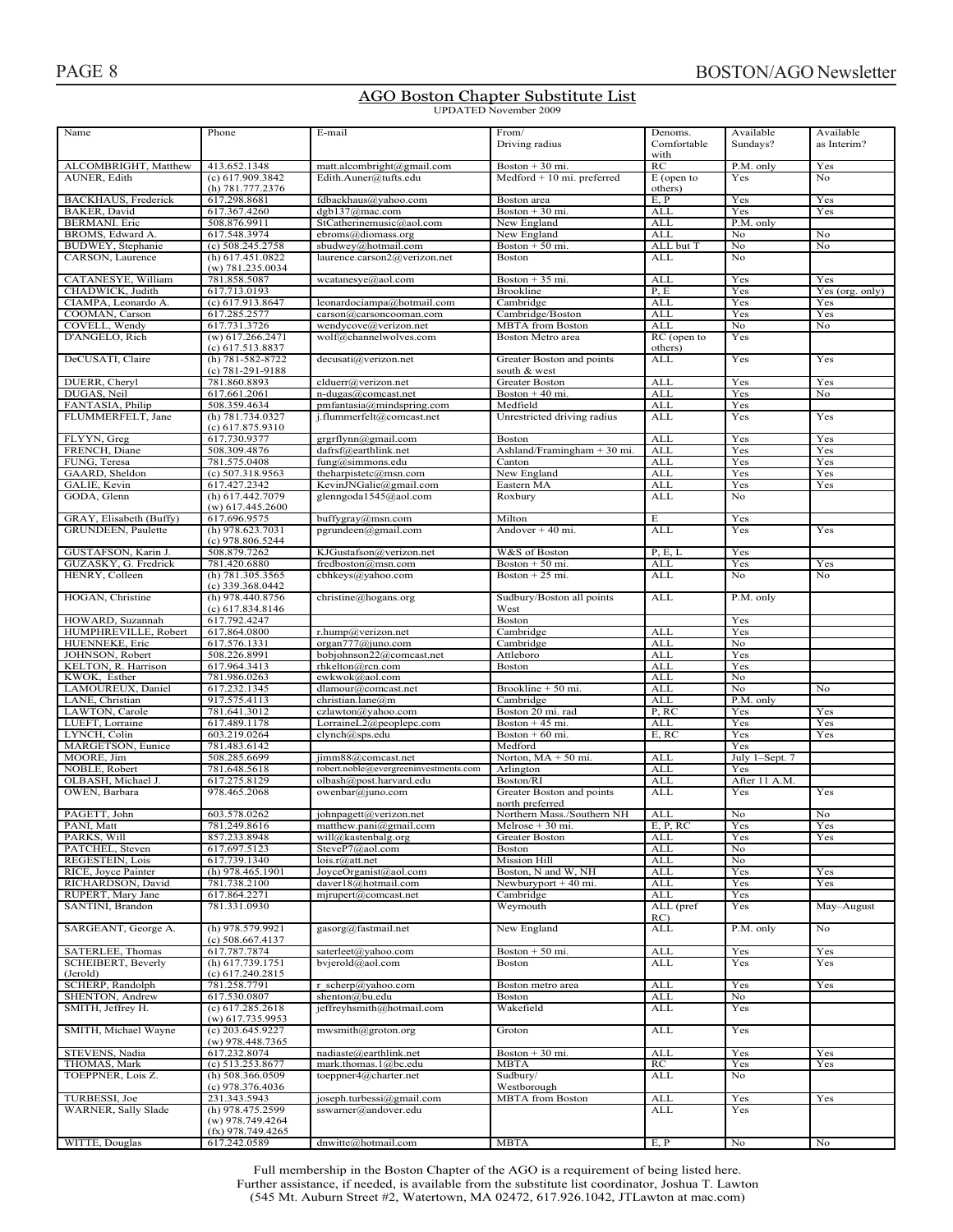## **PLACEMENT DECEMBER, 2009**

The date in brackets following a church's name shows when the church first requested a listing. Salary is income paid by the church. Services such as funerals (fn) and weddings (wd) with additional fees are estimated as shown.

#### **ORGANIST/CHOIR DIRECTOR**

| Denomination Hours |    | ocation       | Name of Church                       | Organ       | Salary    | Est. Add'l Comp             |
|--------------------|----|---------------|--------------------------------------|-------------|-----------|-----------------------------|
| Lutheran           | 15 | Holden, MA    | Immanuel Lutheran Church [09/09]     | Gress-Miles | \$19,000  | $6 \text{ ft}/2 \text{ wd}$ |
| Methodist          |    | Wakefield, MA | Wakefield/Lynnfield United Methodist | Allen       | \$10,000  | $3 \text{ fn}/2 \text{ wd}$ |
|                    |    |               | Church [06/09]                       |             |           |                             |
| Episcopal          | 14 | Medfield, MA  | Church of the Advent [10/09]         | Dyer        | \$15,000- | $4-6$ fn/1 wd               |
|                    |    |               |                                      |             | 18,000    |                             |

#### **ORGANIST ONLY**

| Denomination | Hours | ocation     | Name of Church                       | Organ      | salary     | Add'l Comp<br>Est.            |
|--------------|-------|-------------|--------------------------------------|------------|------------|-------------------------------|
| <b>UCC</b>   |       | Amherst. NH | Congregational Church of Amherst, NH | Wm Johnson | $$14,000-$ | $2 \text{ ft} / 2 \text{ wd}$ |
|              |       |             | 11/091                               |            | 16.000     |                               |

Please also see postings at www.bostonago.com for contact information regarding these openings. Some churches here may no longer be receiving names but have not notified placement.

**LISTING YOUR CHURCH ON THIS PAGE** Contact Janet Hunt, Placement Coordinator, at janet.hunt@sjs.edu.

# Advertising 2010

The back page ad space is available at \$85 for January, March, April and June (Summer). There is a limit of two back page ads for any one organization per season. Inside quarter-page ads are accepted at any time for \$25 each.

Contact the Editor to reserve space.

## **Broadcast Status**

In light of the sale of WCRB to WGBH, the Boston Chapter wants to find a place in the new WCRB schedule for organ music to be regularly heard by the general public. We have contacted the program director and others at WGBH and are hoping to meet with them to discuss this subject. Given our 50 year partnership with WCRB under two owners, and the continued popularity of our program, we are concerned about the status of organ music over WCRB. We will work with WGBH and the new WCRB management to continue a partnership in some way. In addition, if WGBH wants to broadcast the 2-hour "Pipe Dreams" program we will also help them to obtain that program.

The Boston Chapter has recorded and produced a onehalf hour weekly program of organ music heard over WCRB continually for over 50 years. Even as a commercial station, WCRB has provided air time for the program free of charge

# Next Deadline: December 4 for January 2010 Issue

Please send all notices, news, and articles to:

Jim Swist, 34 Jason Street #2, Arlington MA 02476 Or e-mail to swist@comcast.net (please no phone calls) (inline mail text or .doc/.pdf file attachment)

Include: day, date, time, brief description of program, location, address, phone number, price (or donation/free), and whether handicap-accessible.

as a public service in partnership with the Boston Chapter. Despite its early 7 am time slot, the program has more than 10,000 listeners every week according to the station manager.

Many well known international artists and local performers have been heard on the program which is recorded live, in concert, at local churches and concert halls. WGBH prides itself on broadcasting local and visiting artists live from their new Fraser performance studio, in solo and chamber music, as well as the Boston Symphony, and should now welcome organ music as part of this endeavor.

The turnover in management will take place in December. We will keep our membership informed about this situation. We realize that the 99.5FM signal does not reach some Boston areas, but there is nothing that can be done about that except to purchase an FM-HD radio, or listen to it over the internet from the WGBH website.